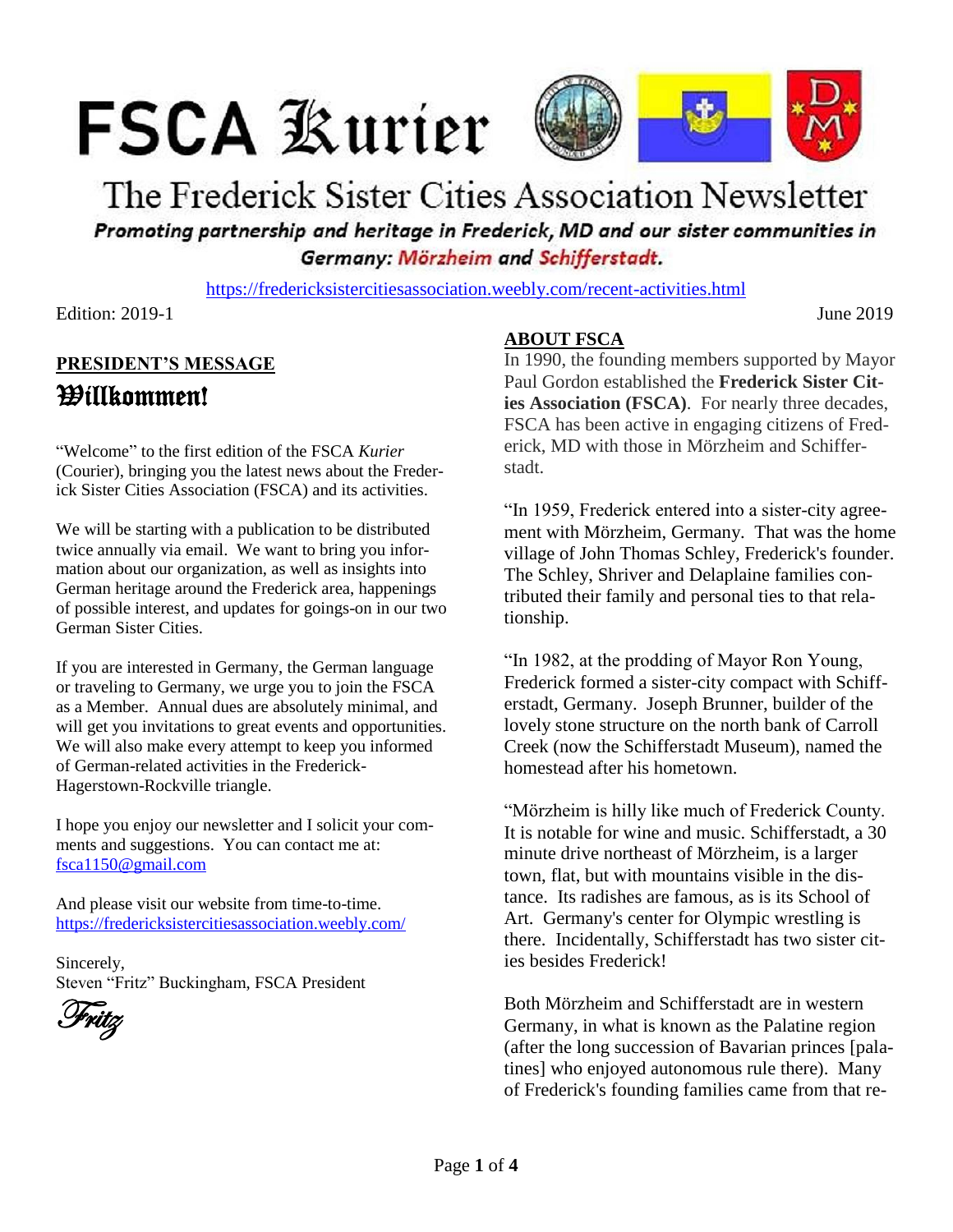gion, notwithstanding the land grants made *in abstentia* to prospective English settlers." [*Frederick News-Post*, Nov 6, 2003]

#### **MORE ABOUT MȌRZHEIM**

"Mörzheim is a village with a traditional village center. There are many old restored half-timbered houses preserved and the many old-established wineries dominate the townscape. The environment is characterized by extensive vineyards. The house of Johann Thomas Schley, emigrant and founder of the US city of Frederick, Maryland, can be seen in Mörzheim." (Wikipedia)

**[www.moerzheim.de/moerzheim.html](http://www.moerzheim.de/moerzheim.html)**

[http://www.places-in-germany.com/121403](http://www.places-in-germany.com/121403-municipality-moerzheim.html) [municipality-moerzheim.html](http://www.places-in-germany.com/121403-municipality-moerzheim.html)

#### **MORE ABOUT SCHIFFERSTADT**

**"Schifferstadt** is a town in the Rhein-Pfalz-Kreis [county], in Rhineland-Palatinate, Germany. Schifferstadt is [actually] the only urban municipality in the Rhein-Pfalz-Kreis. It is situated approximately 12 km southwest of Ludwigshafen and 6 km northwest of Speyer." (Wikipedia)

<https://www.schifferstadt.de/>

[https://www.tripadvisor.com/Tourism-g651929-](https://www.tripadvisor.com/Tourism-g651929-Schifferstadt_Rhineland_Palatinate-Vacations.html) [Schifferstadt\\_Rhineland\\_Palatinate-Vacations.html](https://www.tripadvisor.com/Tourism-g651929-Schifferstadt_Rhineland_Palatinate-Vacations.html)



**MAY 2019**

**May -** Germans have many May traditions: [https://www.thelocal.de/20190430/germanys-most](https://www.thelocal.de/20190430/germanys-most-bizarre-may-1st-celebrations-may-day-maypole?pk_campaign=newsletter_???label.doctype.AANLIssue???_2019_05_07&pk_kwd=teaser_May+traditions+in+Germany)[bizarre-may-1st-celebrations-may-day](https://www.thelocal.de/20190430/germanys-most-bizarre-may-1st-celebrations-may-day-maypole?pk_campaign=newsletter_???label.doctype.AANLIssue???_2019_05_07&pk_kwd=teaser_May+traditions+in+Germany)[may-](https://www.thelocal.de/20190430/germanys-most-bizarre-may-1st-celebrations-may-day-maypole?pk_campaign=newsletter_???label.doctype.AANLIssue???_2019_05_07&pk_kwd=teaser_May+traditions+in+Germany)

[pole?pk\\_campaign=newsletter\\_???label.doctype.A](https://www.thelocal.de/20190430/germanys-most-bizarre-may-1st-celebrations-may-day-maypole?pk_campaign=newsletter_???label.doctype.AANLIssue???_2019_05_07&pk_kwd=teaser_May+traditions+in+Germany) [ANLIs-](https://www.thelocal.de/20190430/germanys-most-bizarre-may-1st-celebrations-may-day-maypole?pk_campaign=newsletter_???label.doctype.AANLIssue???_2019_05_07&pk_kwd=teaser_May+traditions+in+Germany)

[LIs-](https://www.thelocal.de/20190430/germanys-most-bizarre-may-1st-celebrations-may-day-maypole?pk_campaign=newsletter_???label.doctype.AANLIssue???_2019_05_07&pk_kwd=teaser_May+traditions+in+Germany)

[sue???\\_2019\\_05\\_07&pk\\_kwd=teaser\\_May+traditio](https://www.thelocal.de/20190430/germanys-most-bizarre-may-1st-celebrations-may-day-maypole?pk_campaign=newsletter_???label.doctype.AANLIssue???_2019_05_07&pk_kwd=teaser_May+traditions+in+Germany) [ns+in+Germany](https://www.thelocal.de/20190430/germanys-most-bizarre-may-1st-celebrations-may-day-maypole?pk_campaign=newsletter_???label.doctype.AANLIssue???_2019_05_07&pk_kwd=teaser_May+traditions+in+Germany)

**May 1st** - Mayor O'Connor proclaimed Schifferstadt Day as May 4th.



**May 4th** - Frederick Sister Cities, in conjunction with Grace United Church of Christ, held its first M**AIFEST**!



Frederick, MD - May 4, 2019 Ronnie Osterman, George Albrecht, Steve (Fritz) Buckinham, Ruth Heflin<br>1st Maifest in conjunction with Grace United Church of Christ

A special thanks to our singers Shawn, Jeanne and Reiner; and Mary for getting the maypole off the ground and moving !! Much humming and laughter was in the air. And to Barbara and Scott !!! They did an excellent job in keeping the beer (and the [Maibowle\)](https://germangirlinamerica.com/what-is-maibowle/) flowing !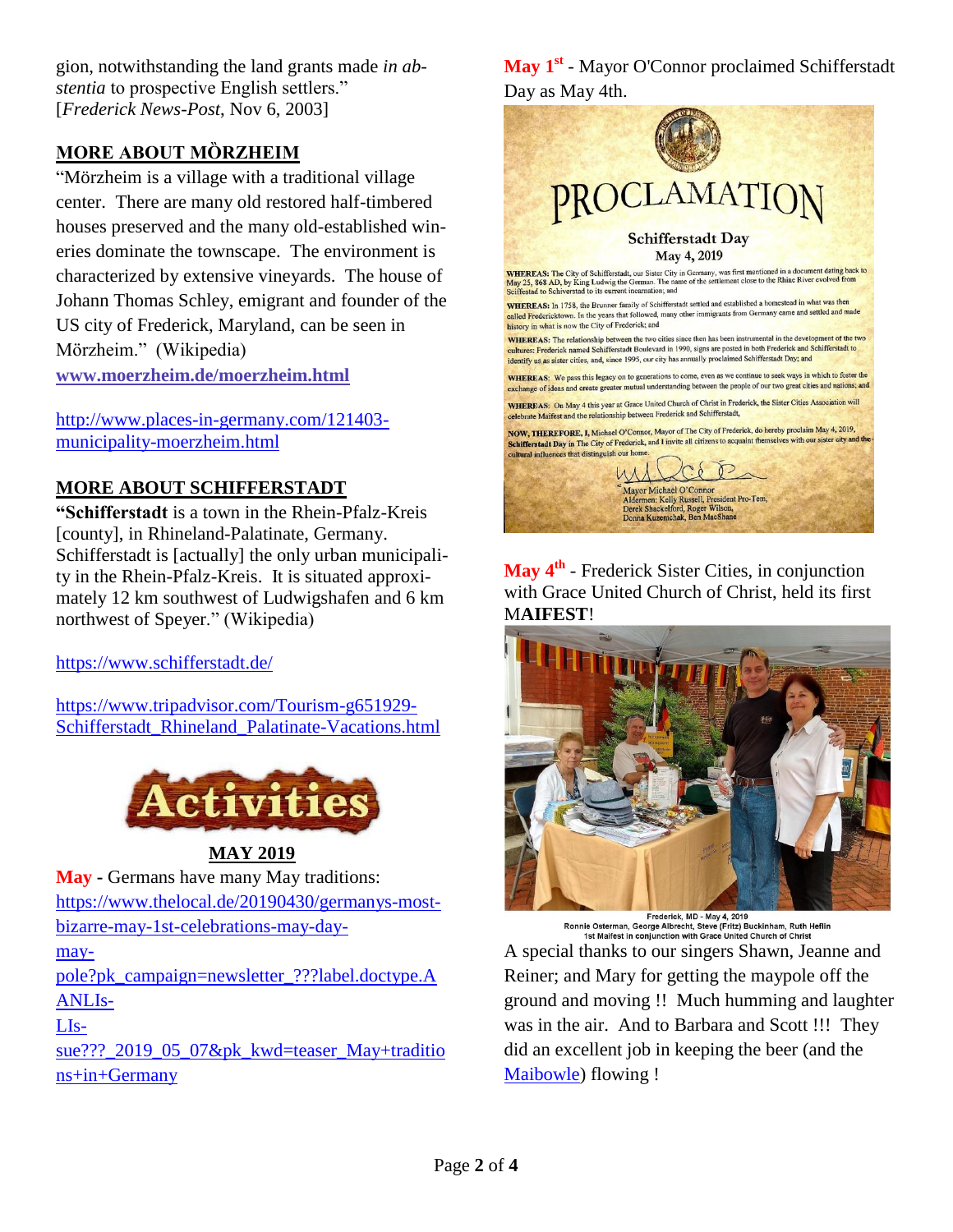

*Maifest goers were entertained with German folk songs celebrating spring.*



*Great fun was had by the participants in a Maypole Dance.*

**May 26th** – Schifferstadt Mayor (*Bürgermeisterin*) Ilona Volk was re-elected with 52.5% of the vote for the next 8 years !

**June 15th** – **First Frederick German** *Kraftung* **takes place -** Members from various local community organizations and the Frederick Sister Cities Association (FSCA) met on Saturday, June  $15<sup>th</sup>$  at Heritage Frederick in an initial attempt to pool ideas and resources regarding the status of German heritage in Frederick and to discuss ways for strengthening, broadening, coordinating and expanding the



legacy, culture and history of Frederick's German community. The two-hour meeting was successful in brainstorming ideas for future implementation and afforded the attending representatives an opportunity to meet each other face-to-face and discuss common and shared goals.



Attending organizations included: Alderman Roger Wilson, FSCA, Frederick County Landmarks, Heritage Frederick, Visit Frederick, Grace United Church of Christ, the Evangelical Reformed United Church of Christ, Frederick and various guests.

Thanks go to **Baltimore Coffee & Tea of Freder**ick, MD for donating the coffee that kept us alert and up-to-speed!